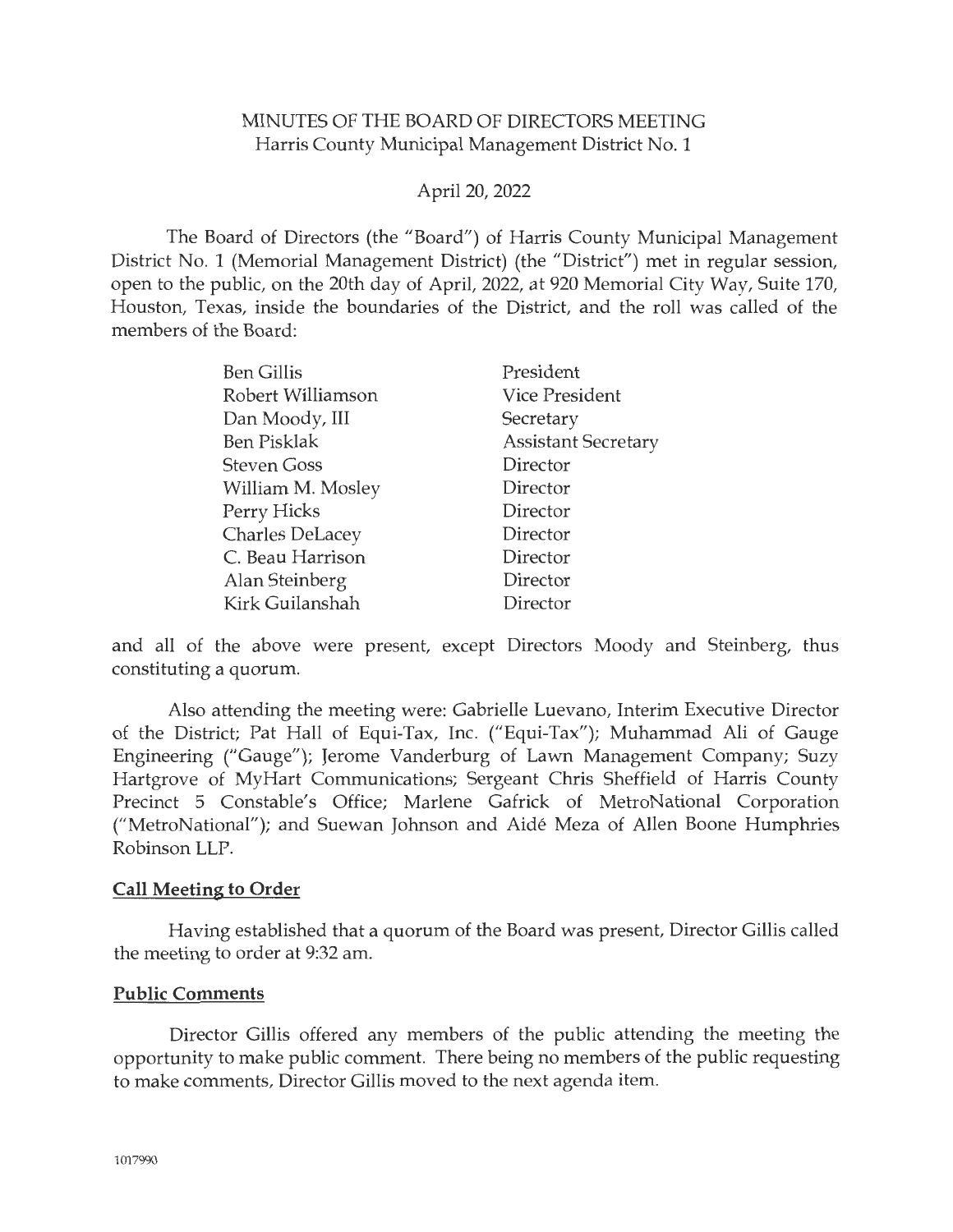# **Security Matters**

Sergeant Sheffield reviewed reports on March patrols and activity in the District and a meeting held with stakeholders to discuss security matters.

### **Introduction of City of Houston Councilmember Mary Nan Huffman, District G**

There was no discussion on this matter.

### **Minutes**

The Board reviewed the minutes of the March 16, 2022, regular meeting. Following review and discussion, Director Goss moved to approve the minutes, as submitted. The motion was seconded by Director Williamson, which passed unanimously.

# **Financial Report and Bookkeeping Matters**

Ms. Hall reviewed the financial report for March 2022, including invoices submitted for payment. She also presented an additional check in the amount of \$12,000 to Gauge for the traffic signal project. Following review and discussion, Director Harrison moved to approve the financial report and payment of invoices, as discussed. The motion was seconded by Director Guilanshah, which passed unanimously.

Director Pisklak joined the meeting.

### **Assessment and Collections Matters**

Ms. Hall reviewed the assessment collector's report for March 2022. She discussed the status of various delinquent accounts. The Board reviewed the status of property valuation lawsuits filed by property owners in the District against the Harris County Appraisal District. Following review and discussion, Director Harrison moved to approve the assessment collector's report. Director Hicks seconded the motion, which passed unanimously.

### **Financial Report and Bookkeeping Matters (continued)**

The Board considered accepting the annual disclosure statements of the bookkeeper and investment officer.

The Board also considered the District's Investment Policy to determine if any amendments were necessary. After discussion, the Board determined to make no amendments at this time.

The Board then considered adopting a resolution that approves a list of authorized depository institutions and qualified broker/ dealers with whom the District may engage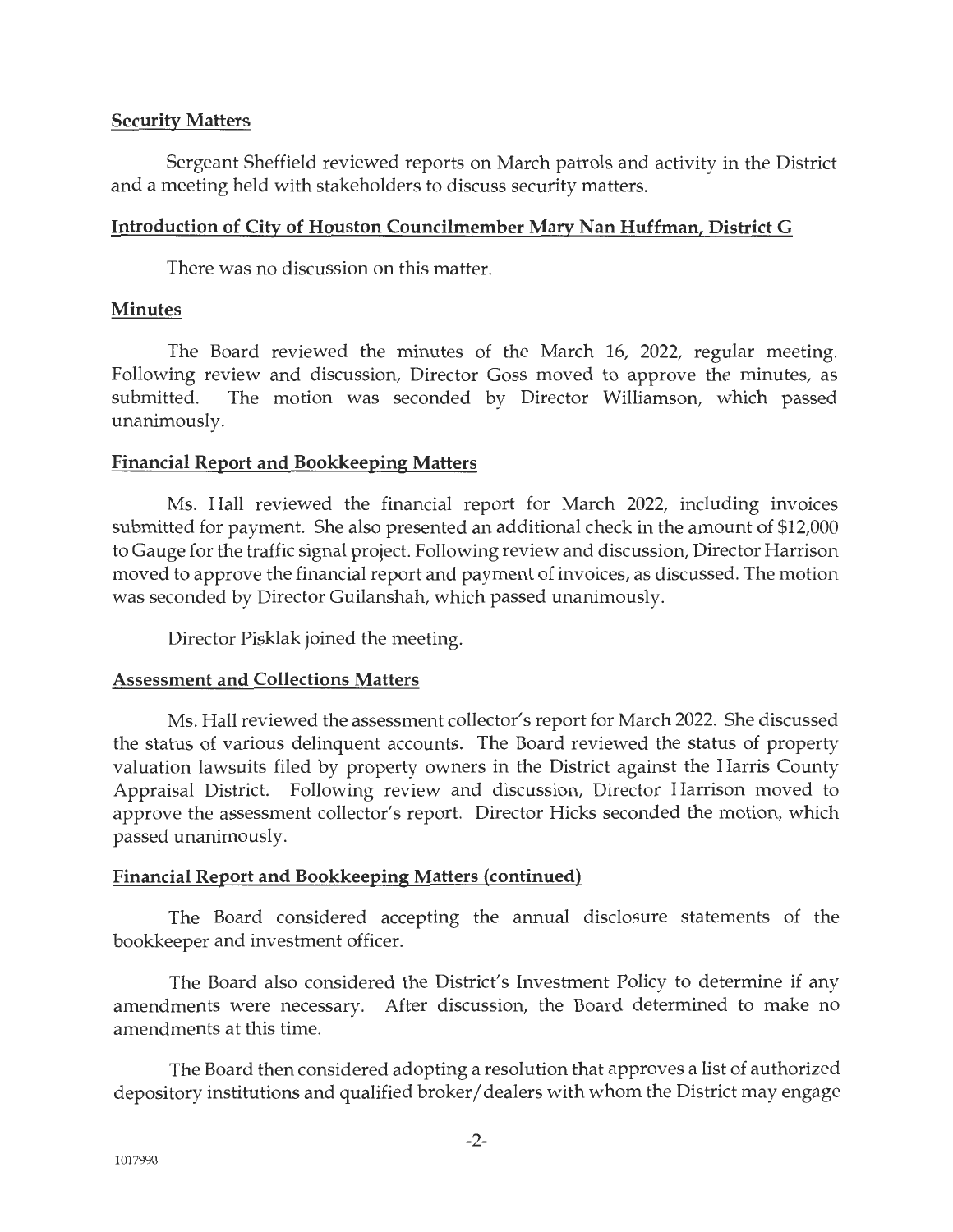in investment transactions. Ms. Johnson noted, and Ms. Hall confirmed, that Equi-Tax provided an updated list of broker/ dealers and depository institutions, which includes all banks where the District maintains deposits or investments.

Following review and discussion, Director DeLacey moved to: (1) accept the annual disclosure statements of the bookkeeper and investment officer; (2) adopt a Resolution Regarding Annual Review of Investment Policy reflecting no changes being made to the Investment Policy; and (3) adopt the Resolution Adopting a List of Authorized Depository Institutions and a List of Qualified Broker/Dealers with Whom the District May Engage in Investment Transactions, including the updated list of qualified broker/ dealers received from the District's bookkeeper. Director Williamson seconded the motion, which passed unanimously.

#### **Engineering Matters**

Mr. Ali reported on the Gessner Road paver replacement project. He presented an invoice from Gauge in the amount of \$4,761.00 for services provided through February 28, 2022 ("Invoice No. 1801"). Mr. Ali also reviewed and recommended approval of Pay Estimate No. 3 and Final from Reytec Construction Resources, Inc. ("Reytec") in the amount of \$134,920.20.

Mr. Ali reported on the Gessner/Mathewson Lane traffic signal project. He presented an invoice from Gauge in the amount of \$12,000.00 for services provided through April 13, 2022 ("Invoice No. 1834").

Following review and discussion, Director Mosley moved to approve: (1) Invoice No. 1801; (2) Pay Estimate No. 3 and Final from Reytec, based on the engineer's recommendation; and (3) Invoice No. 1834. The motion was seconded by Director Pisklak, which passed unanimously.

### **District Maintenance**

Mr. Vanderburg of Lawn Management Company ("LMC") reported on maintenance and repair projects in the District.

### **Community Relations Update**

Ms. Hartgrove updated the Board regarding community relations initiatives in the District.

# **Executive Director's Report**

Ms. Luevano updated the Board on the status of the District's agreement with Flock Group, Inc. and the City of Houston's review of the permits for installation of the